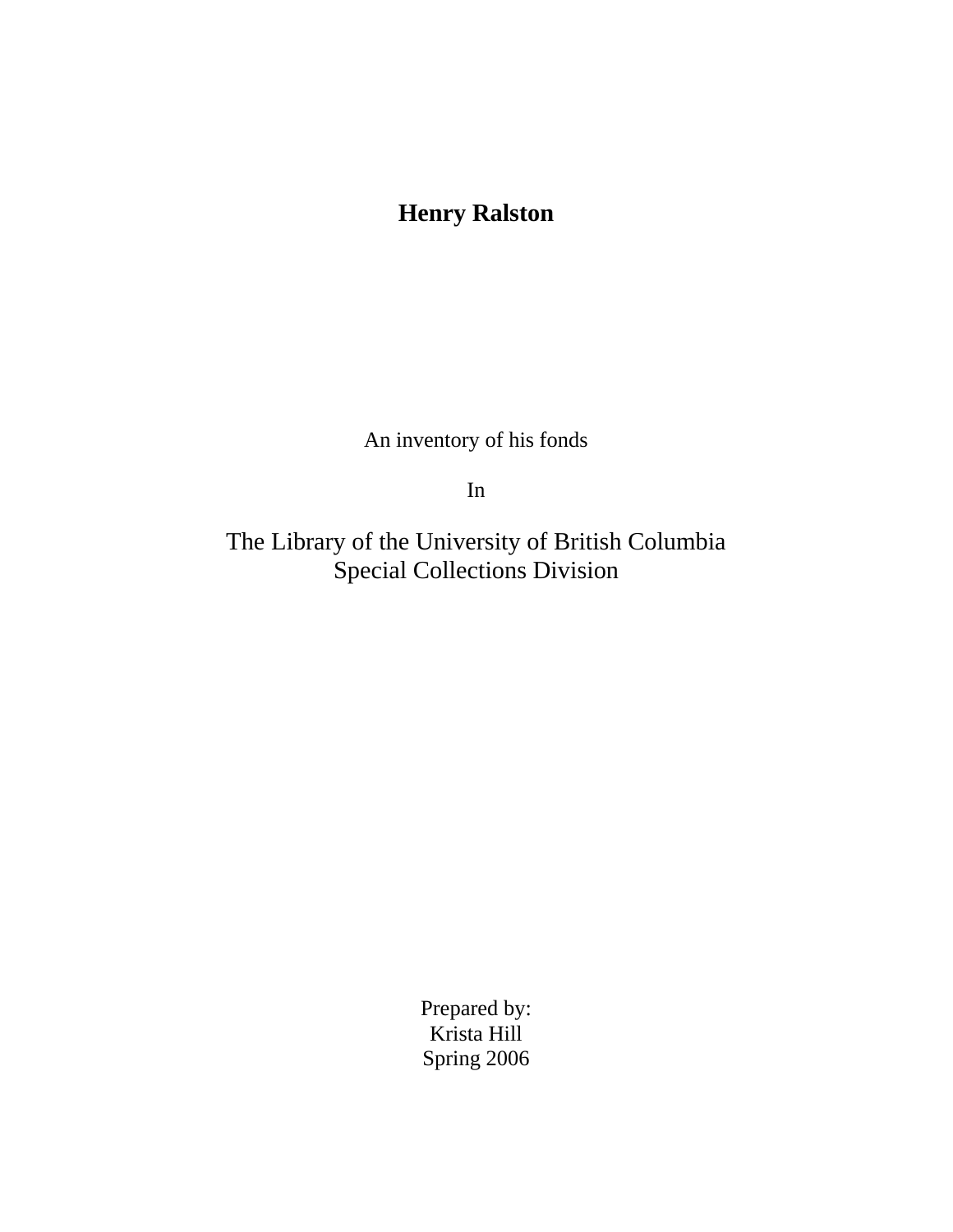### **TABLE OF CONTENTS**

| <b>Fonds description</b> |  |
|--------------------------|--|
| <b>File list</b>         |  |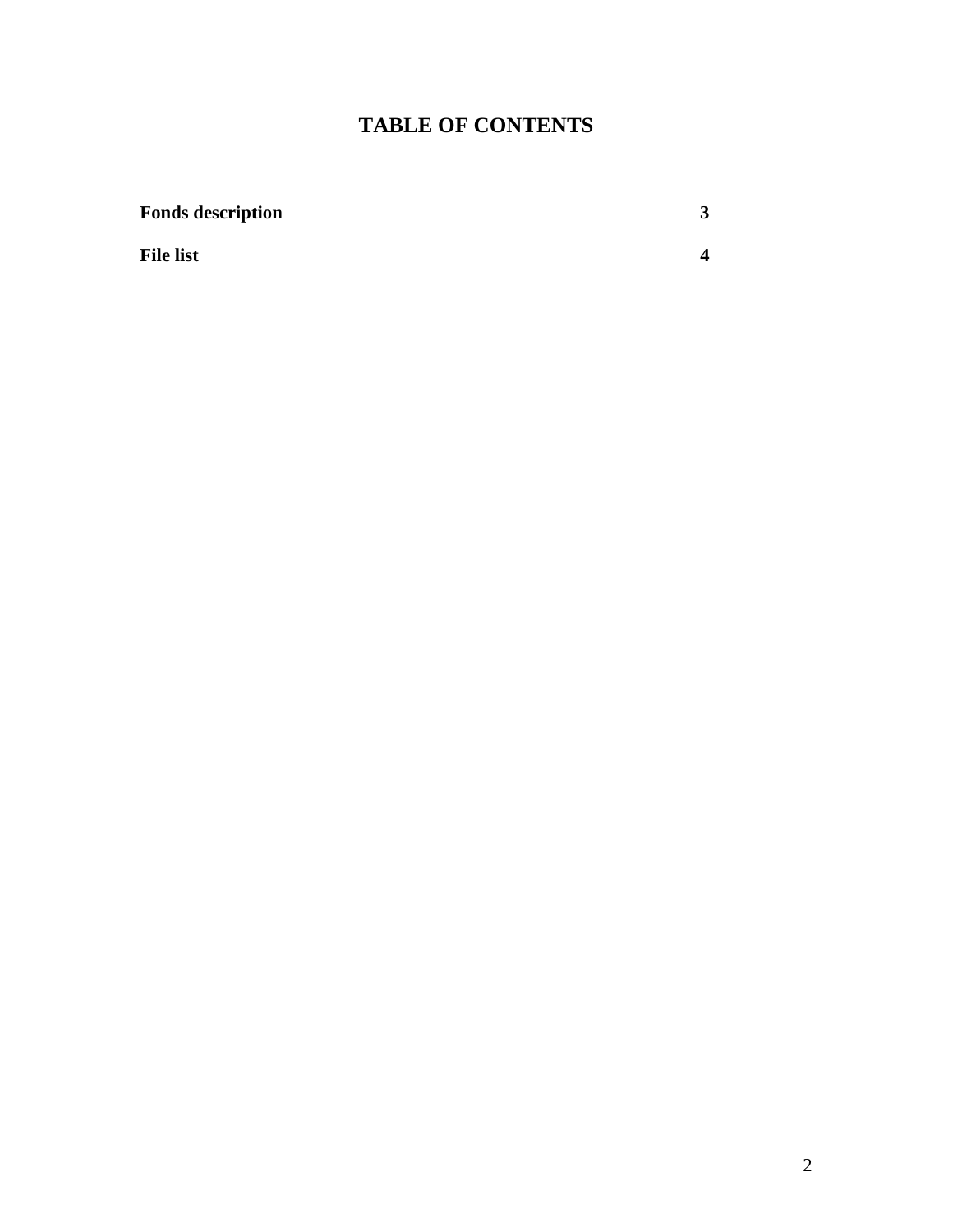### **FONDS DESCRIPTION**

#### **Henry Ralston. – (1887-1943)**

Henry Ralston fonds. – 1915-1919. 12.5 cm textual records.

#### **Biographical Sketch:**

Henry Wellington Ralston was born on January 20, 1887 in Birtle, Manitoba. He enlisted in the Canadian Expeditionary Force in 1914, and fought in World War One, where he was severely wounded. As a result of his injuries, Ralston was unable to work at an indoor occupation, and found employment as a driver-salesperson in the bread service industry in Victoria, British Columbia. Henry Ralston died in Victoria in 1943.

#### **Scope and content:**

The fonds consists predominantly of correspondence between Henry Ralston and his future wife, Gertrude M. Walker during his military service in World War One. Some correspondence of Gertrude Walker herself is also included, as well other miscellaneous letters. In addition to correspondence, the fonds contains newspaper clippings and broadsheets, cards, and Military and Defence receipts.

**Source of supplied title:** Title based on contents of fonds.

**Immediate source of acquisition:** The materials were donated by H. Keith and Edith M. Ralston in February of 1992.

**Restrictions:** No restrictions on access.

**Finding aids:** File list is available.

**Accruals:** Further accruals are not expected.